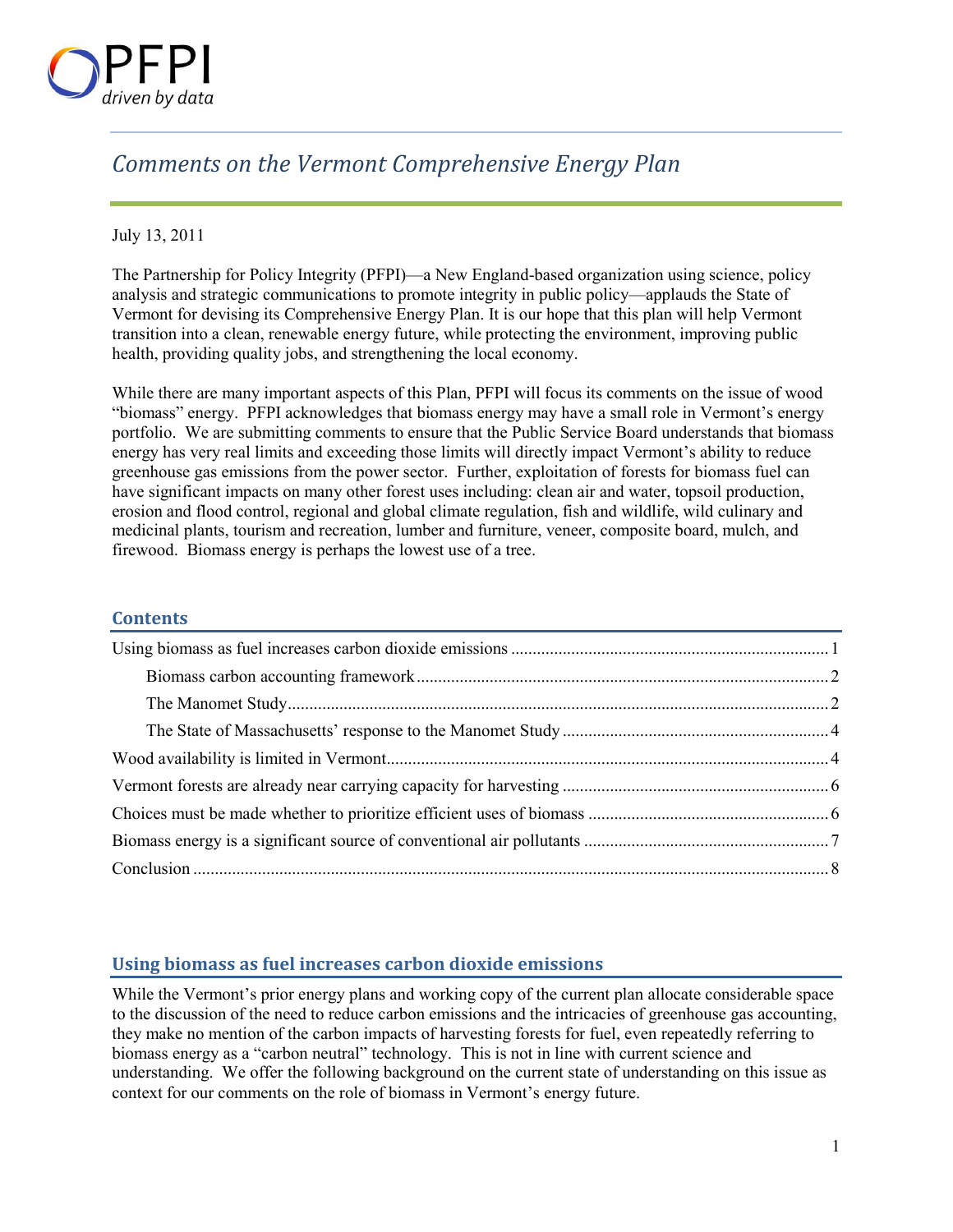#### **Biomass carbon accounting framework**

It is generally accepted that carbon dioxide emissions from stand-alone electricity-generating biomass facilities are around 50% greater than from a coal plant, and 300 – 400% those at a natural gas plant. The problem arises partly because fossil fuels contain more energy per unit carbon than wood and because wood is about 50% water by weight. Before "useful energy" can be generated, the water must be heated and driven off, which consumes energy and degrades facility efficiency. Biomass burners that are operated for combined heat and power (CHP) or thermal only operate at efficiencies closer to those of fossil fuel burners, but the higher efficiency of these smaller biomass burners can be due in part to their using wood pellets or other dried wood as fuel. Drying this fuel and making pellets is an energy-intensive process which itself emits greenhouse gases.

Since it is not controversial that burning biomass for energy emits more CO2 than coal, oil, or natural gas, why is burning biomass for energy so frequently referred to as "carbon neutral?" There are two main arguments:

- 1. *The "waste" argument for forestry residues*: since the tops and limbs of sawtimber left in place after a harvest decompose and emit  $CO<sub>2</sub>$  over time, why not burn that material and generate energy? Leaving aside the fact that the emissions from burning are instantaneous, while decomposition  $CO<sub>2</sub>$  is emitted over several years, eventually, the emissions from the two scenarios can be considered equivalent.
- 2. *The "re-sequestration" argument*: if we cut and burn trees for fuel, thereby releasing carbon, more trees will grow back and tie up the same amount of carbon from the atmosphere that was released.<sup>1</sup> Obviously, however, there is a huge time lag of decades between burning a tree and emitting the carbon, and growing the tree back; additionally, had the tree *not* been cut for fuel, it could have continued to grow and sequester carbon out of the atmosphere. This "carbon sink" effect of forests is recognized in the greenhouse gas inventories published by the EPA and the State of Massachusetts.

## **The Manomet Study**

 $\overline{a}$ 

The State of Massachusetts commissioned the Manomet Study, which included personnel from Vermont's Biomass Energy Resource Center as participants, to explore the forest cutting and carbon implications of increasing biomass energy generation. The Manomet Study compared the scenarios above to determine carbon impacts from biomass power, utilizing a U.S. Forest Service model of forest growth. The model treated carbon emissions from burning forestry residues ("waste" wood) for energy as if they would be equivalent to decomposition emissions after about ten years, if that material had been left onsite to decompose. However, recognizing the amount of wood required to fuel biomass development in Massachusetts far exceeded the amount available as forestry residues, the Manomet team also calculated

<sup>&</sup>lt;sup>1</sup> An incorrect version of carbon accounting for biomass assumes that cutting and burning trees does not represent a net emission of carbon because some other part of the forest somewhere else is still growing and taking carbon dioxide out of the atmosphere and thereby compensating for the carbon emitted by biomass burning. The Manomet Study has been criticized for not taking this "landscape-level" perspective into account. However, this carbon uptake by the forest "elsewhere" is happening in the same way whether CO2 is being generated by burning biomass, or by burning fossil fuels, and therefore it has no net effect on carbon emissions. Cutting and burning trees over *here* does nothing to make forests over *there* grow faster to compensate. Another way to think about this is by using biofuels as an example. Say the food supply of a town is met by growing 100 acres of corn every year. If one year 25% of that corn is instead used for ethanol production, then only 75 acres are left to feed the town, and people will go hungry. Stating that forests "elsewhere on the landscape" will sequester the carbon released by biomass burning and thereby reduce net carbon emissions to zero is like saying that even if 25% of the corn in the town is used to make ethanol, the food supply will stay the same.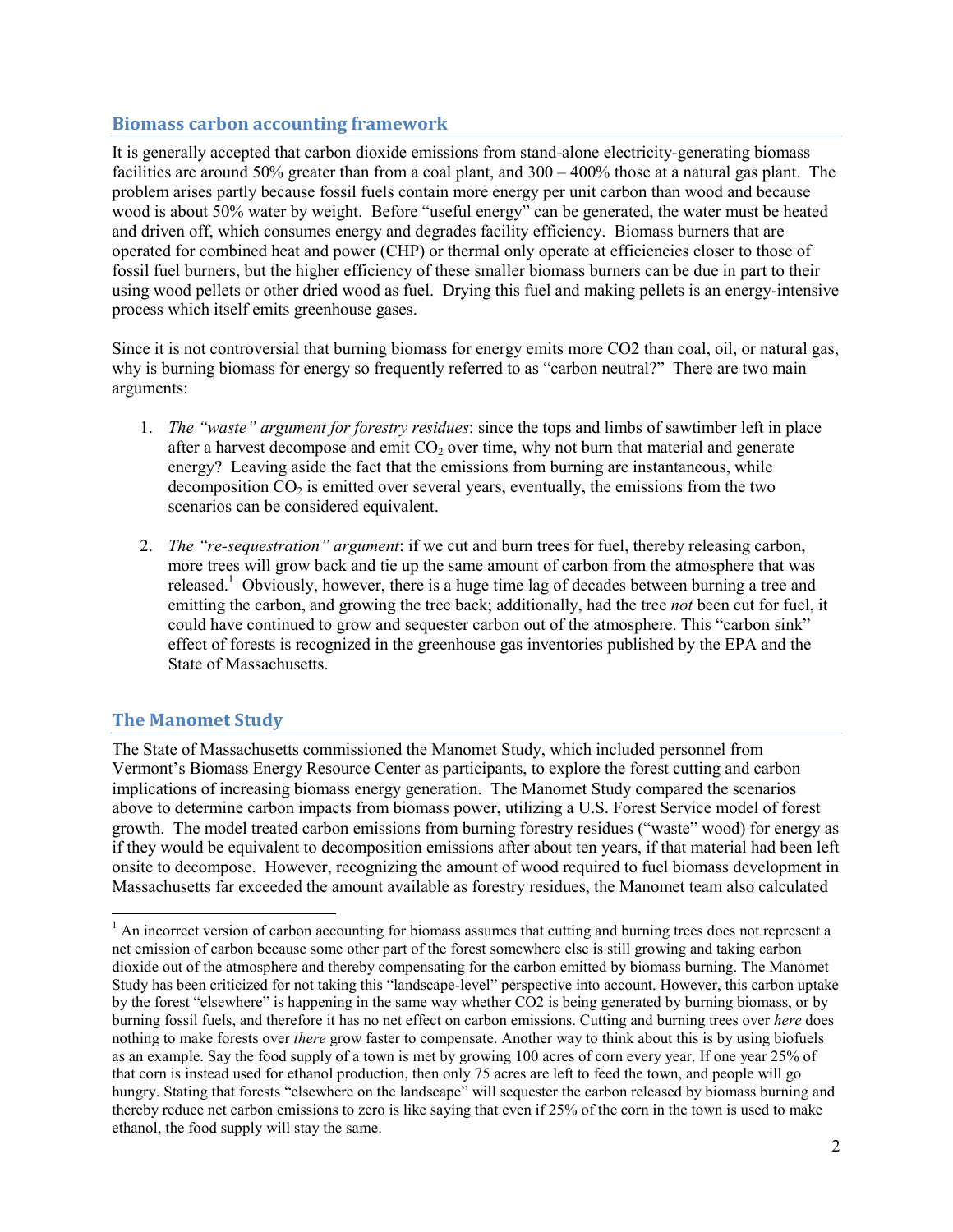the net carbon emissions from biomass energy when new trees are cut to provide biomass fuel. This situation also pertains in Vermont – as the energy plan itself points out, existing sources of mill waste are already allocated for energy generation, and logging residues are also limited. According to the U.S. Forest Service, the *total* amount of "forestry residues" in Vermont is only between 500,000 and 600,000 green tons. We discuss biomass availability in more detail below.

The Manomet model calculated and compared carbon emissions from biomass with carbon emissions from fossil fuels by examining two scenarios:

- 1. A "business-as-usual" scenario where forests are cut for sawtimber only and power is generated from fossil fuels.
- 2. A "biomass" scenario where some biomass power replaces fossil fueled power. Under this scenario, forests are cut for sawtimber and then additional "low value" trees are harvested for biomass fuel, along with partial collection of the tops and branches generated in the harvest.

A key element of the Manomet approach, and part of what makes it scientifically valid, is the acknowledgement that forests are *currently* growing and *currently* sequestering carbon, and this baseline level of carbon sequestration must be taken into account. Thus, in both the biomass and business-as-usual scenarios, the carbon dioxide emitted by energy generation is taken up by forests as they re-grow after cutting. Because using biomass to generate energy emits more carbon than fossil fuels, this creates an initial "carbon debt." Eventually, after a period of several years or even decades, enough of the additional carbon emitted by burning biomass has been recaptured so that "net" emissions for the biomass scenario are the same as net emissions in the fossil-fuel, business-as-usual scenario. Only after this threshold has been achieved – which may take decades – can biomass begin to show a lower net emission of carbon than fossil fuels.

Manomet's calculations<sup>2</sup> of the time required for biomass energy to show equivalent emissions with energy produced from fossil fuels are presented below. As expected, the carbon "payback" times are much shorter when the fuels are confined to "residues that would decompose anyway," as opposed to mixed wood, which is a combination of residues and additional whole tree harvesting. Note that even when replacing an oil thermal system, it still takes  $15 - 30$  years for biomass emissions under the mixed wood scenario to just achieve parity with emissions from oil. This is not "carbon neutrality" – this is simple equivalence with fossil fuels. When replacing a gas thermal system, the switch to biomass represents greater net carbon emissions for 60 – 90 years.

 $\overline{a}$ 

<sup>&</sup>lt;sup>2</sup> Walker, Thomas. Manomet & Biomass: Moving Beyond the Soundbite. Presentation to USDA Bioelectricity and GHG Workshop, November 15, 2010.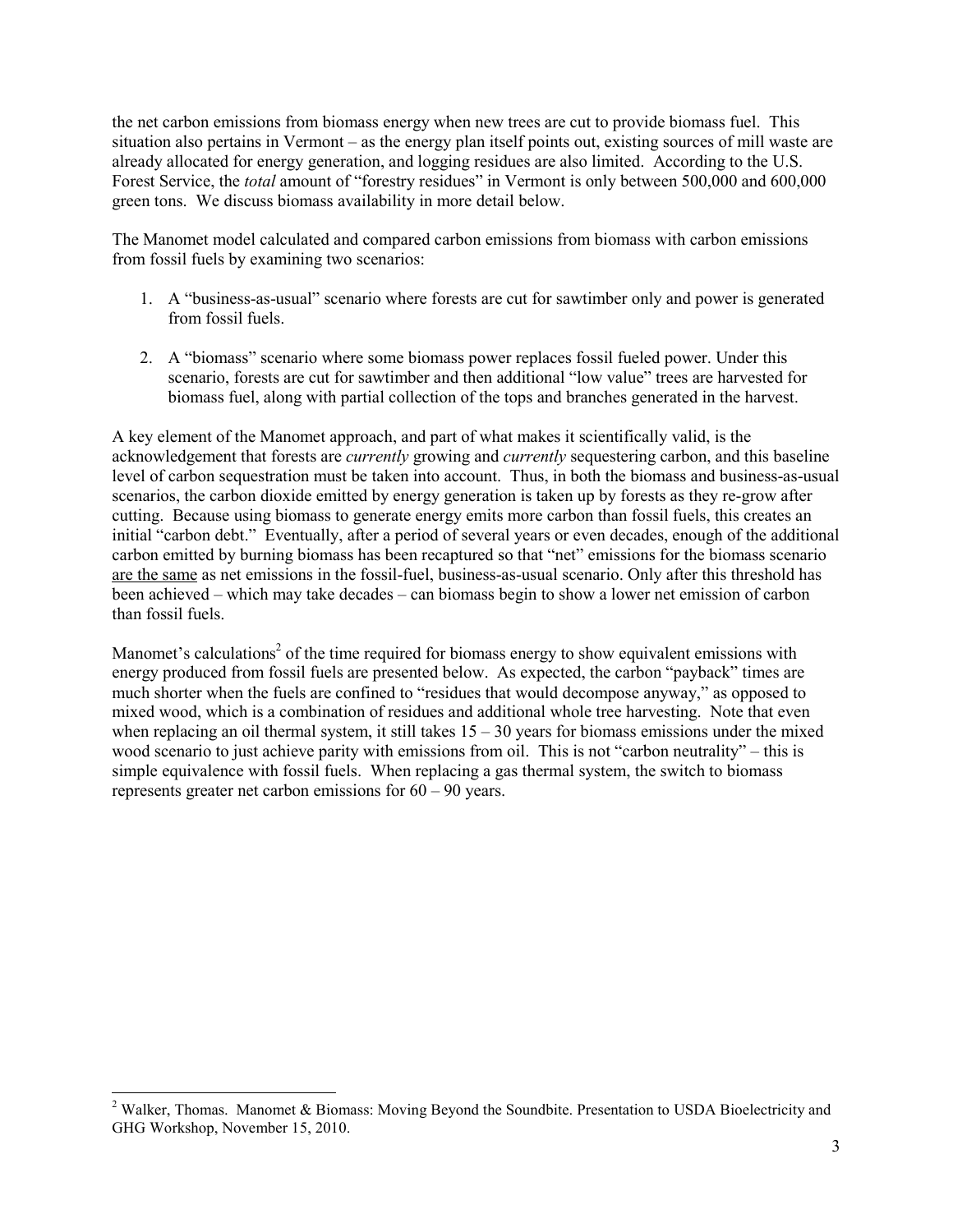# **Massachusetts Carbon Recovery Summary Emissions from Continuous Operation**

| <b>Years to Achieve Equal Flux with Fossil Fuels</b> |                               |       |                             |               |  |
|------------------------------------------------------|-------------------------------|-------|-----------------------------|---------------|--|
|                                                      | <b>Fossil Fuel Technology</b> |       |                             |               |  |
| <b>Harvest Scenario</b>                              | Oil (#6),<br><b>Thermal</b>   |       | Coal, Electric Gas, Thermal | Gas, Electric |  |
| <b>Mixed Wood</b>                                    | $15 - 30$                     | 45-75 | 60-90                       | >90           |  |
| <b>Logging Residues Only</b>                         | $<$ 5                         | 10    | 10                          | 30            |  |

## **The State of Massachusetts' response to the Manomet Study**

Recognizing that promoting forms of energy that emit more carbon than fossil fuels was incompatible with the State's mandated goals of reducing emissions from the power sector below 1990 levels, Massachusetts responded to the findings of the Manomet Study by proposing regulations that would restrict the eligibility of biomass power for renewable energy credits. The draft regulations provide that lifecycle emissions from eligible biomass, estimated over a twenty-year period, should be no more than 50 percent those of a new natural gas plant. Massachusetts policy recognizes that cutting trees for fuel does not provide carbon neutral or even "low carbon" energy. We hope that the final draft of the Vermont Energy Plan will also acknowledge that over-development of biomass energy threatens goals for reducing greenhouse gas emissions in a timeframe that is meaningful to addressing climate change.

## **Wood availability is limited in Vermont**

"Energy security" is a major argument cited by biomass power proponents, who note that 78% of Vermont is forested.<sup>3</sup> Less frequently mentioned is that much of Vermont's forest is off-limits to biomass energy due to inaccessibility, federal and state protections, and social constraints (people not wanting to log their forests). Potentially countering this in the short term is the fact that a slow housing market and subsequent lower demand for lumber<sup>4</sup> has resulted in less timber sales in Vermont and New England. However this, in turn, means there are fewer "integrated harvest" operations from which to obtain biomass.

Two main sources of biomass have been identified in Vermont: logging residues and "low-grade" trees cut specifically for fuel. $5$ 

<sup>&</sup>lt;sup>3</sup> Vermont Woodlands. http://www.vermontwoodlands.org/forestry-facts.asp

<sup>&</sup>lt;sup>4</sup> University of Vermont Extension. *Stumpage Price Data*, 2011. http://stumpage.uvm.edu/

<sup>&</sup>lt;sup>5</sup> Some mill residues are used for fuel by existing biomass plants in Vermont, but it is generally accepted that this material often has higher value uses. USFS data indicate that Vermont generates around 200,000 tons/yr.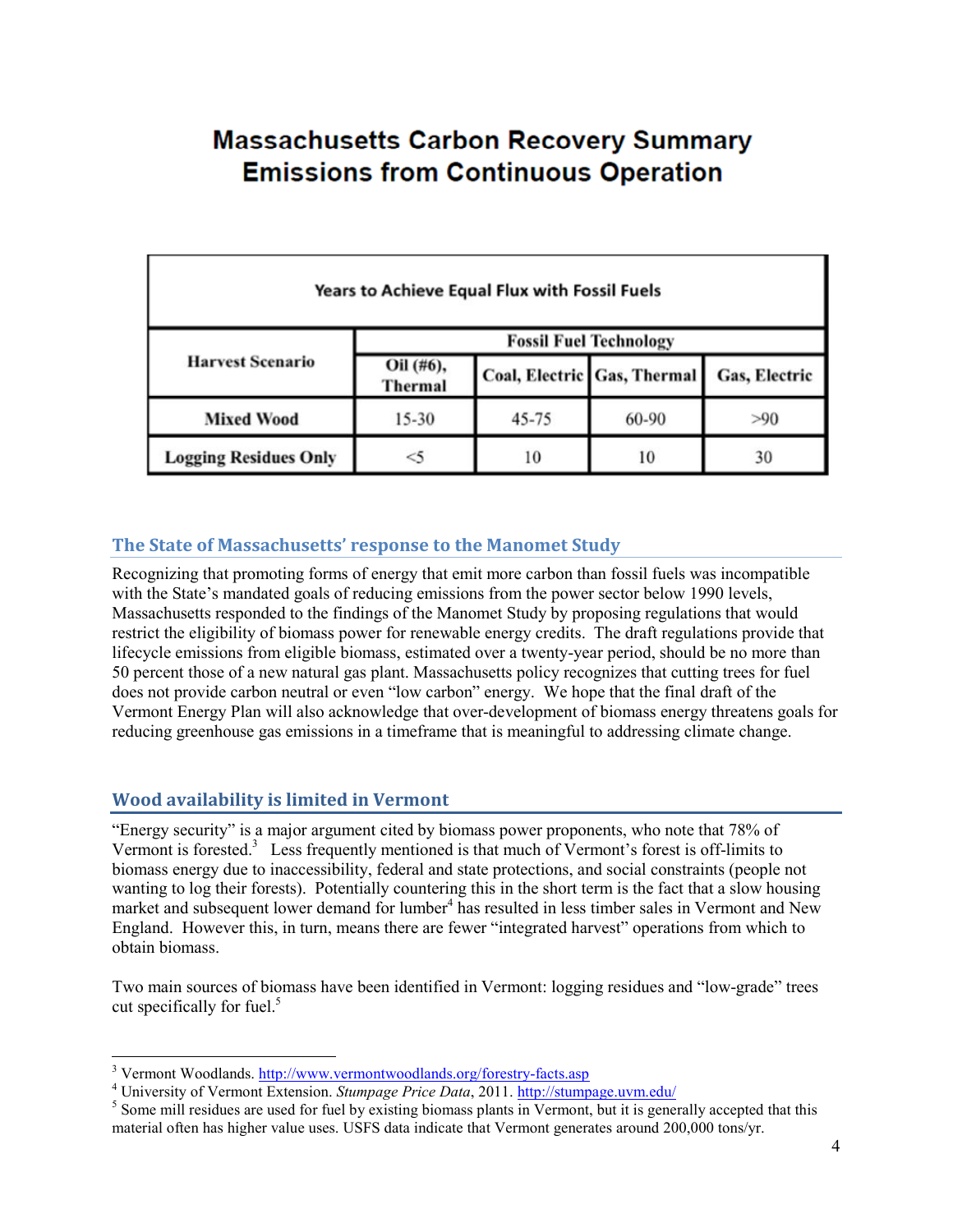- 1) Logging residues consist of the tops, branches, and cull trees left over after commercial timber harvesting. US Forest Service data for Vermont show that the state generates about 522,000 green tons of logging residues annually. At most, one-half<sup>6</sup> of these may be available for use as fuel, or 261,000 tons.
- 2) Biomass Energy Resource Center's recent analysis<sup>7</sup> of "net available low-grade growth" in Vermont estimates that 894,900 green tons are available annually, after firewood and other uses taken into account.

However, as demonstrated in the following figure, demand for energy wood from existing and proposed facilities in Vermont (proposed demand is actually higher than in this figure) actually far exceeds supply, meaning forest cutting will need to increase dramatically to meet demand. Demand for biomass fuel will far exceed even commercial sawtimber harvests in Vermont.



## **Wood demand at proposed facilities in Vermont exceeds supply; demand at existing and proposed facilities is more than** *double* **the supply**

**Figure 1.** Wood demand at existing and proposed biomass facilities in Vermont compared to county-level estimates of biomass availability provided by the Biomass Energy Resource Center. Circles are scaled to represent demand and supply of wood comparatively. It is important to note that the "net available low-grade growth" supply represents cutting new trees that would not otherwise be cut but for energy wood demand and, as such, represent the biomass fuel source that the Manomet Study identified as having the highest net carbon emissions.

<sup>&</sup>lt;sup>6</sup> It is important to retain low-diameter material on-site, to maintain soil nutrient stocks and build soil carbon. For nutrient-poor soils, much more than one-half of residues should be retained.

<sup>7</sup> Biomass Energy Resource Center. *Vermont Wood Fuel Supply Study*, 2010. http://www.biomasscenter.org/images/stories/VTWFSSUpdate2010\_.pdf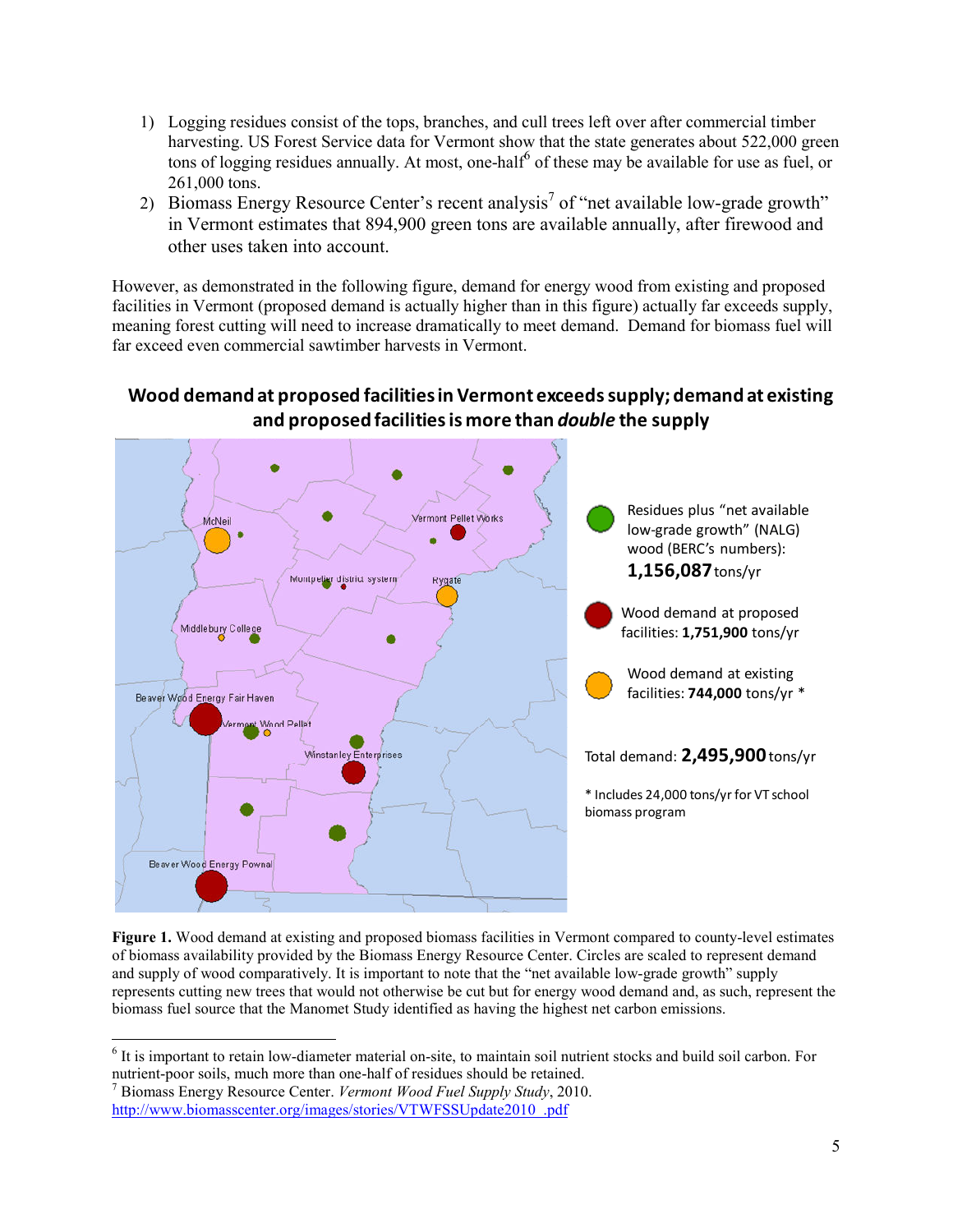Logging whole trees that would not otherwise be logged is already standard practice for the biomass industry in Vermont – for instance, the McNeil facility states that it uses low-value trees as fuel.<sup>8</sup> If new biomass power facilities were to come online, whole tree harvesting would inevitably play an even larger role. Yet this is exactly the kind of biomass harvesting – even when sourced from "low value" trees – which the Manomet Study identified as having the greatest carbon emissions.

The fact that Vermont already sources a portion of its biomass from out of state does not offer real relief to the question of wood availability. Vermont's neighbors are simultaneously expanding their own biomass energy use, and in some cases are looking to Vermont's forests as a potential fuel source.

## **Vermont forests are already near carrying capacity for harvesting**

A new report from the Cary Institute of Ecosystem Studies (co-authored by Thomas Buchholz, of University of Vermont's Rubenstein School of Environment and Natural Resources) suggests that current estimates of "low grade wood" potentially available as biomass fuel are likely overstated.<sup>9</sup> Some conclusions from the Cary Institute report include:

- The magnitude of the sustainable forest biomass supply is far smaller than most previous studies have suggested.
- Overharvesting would lead to degradation of northeastern forests and actually release more carbon to the atmosphere than would comparable energy production from fossil fuels.
- Total carbon storage in the forests would be expected to continue to increase for many years as carbon stocks in the "reserved" (legally or otherwise) lands continued to increase, but any increase in harvests above current levels would come at the expense of a decline in the total stock of forest biomass in the working forests.
- The current harvest regime over the entire Northeast is very close to (if not greater than) a sustainable rate, when limited to the available land base.

A key factor distinguishing the Cary Institute report is that it does not simply evaluate forest harvest and mortality versus forest growth over the whole landscape, but acknowledges that some forests are heavily utilized, and others less so. This leads the report to come to much more grave conclusions than other studies, such as those of BERC, about the ability of Northeastern forests to meet emerging energy wood demand.

## **Choices must be made whether to prioritize efficient uses of biomass**

Whether or not a Vermont resident heats his home over the winter can be matter of critical importance, but a few extra kilowatt-hours rarely are. The McNeil generating station burns 30 cords of wood an hour at low efficiency to provide electricity for less than the City of Burlington.<sup>10</sup> A Vermont family can be kept warm through the winter in a well-insulated home on three cords a year. As more large-scale biomass burning facilities come online, there is a real danger that availability and affordability of domestic firewood will be reduced.

<sup>&</sup>lt;u>.</u> <sup>8</sup> Burlington Electric Department. https://www.burlingtonelectric.com/page.php?pid=75&name=mcneil

<sup>9</sup> Cary Institute of Ecosystem Studies. *Forest Biomass and Bioenergy: Opportunities and Constraints in the Northeastern United States,* 2011. http://www.ecostudies.org/report\_biomass\_2011.pdf

<sup>&</sup>lt;sup>10</sup> Burlington Electric Department. https://www.burlingtonelectric.com/page.php?pid=75&name=mcneil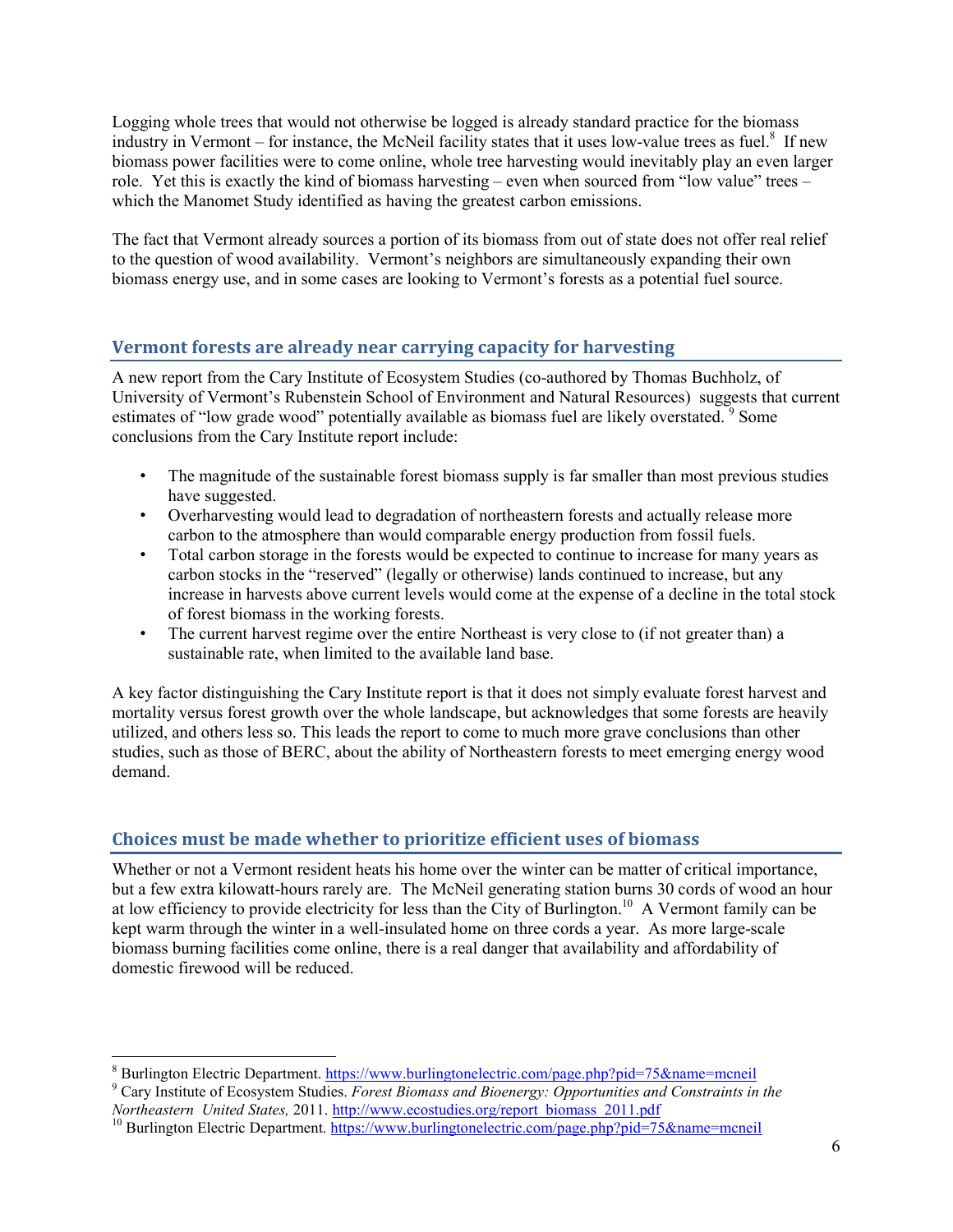Heating with wood is not only more essential than electricity, it is also more efficient. Large-scale, stand-alone electricity generation from biomass ranges from 20-27% efficiency, while some heating applications can exceed 90%.<sup>11</sup> Biomass power effectively wastes three out of every four trees burned.

It is very likely that wood heating will expand in Vermont and across New England, with an increase in wood and pellet stoves, district heating, and combined-heat-and-power (CHP) facilities. However, too great an increase in wood heating will have significant impacts on the environment and human health. A simultaneous expansion of electricity generation from wood biomass, in addition to wood heating, would have enormous impacts. While it seems likely that use of wood for domestic heating could increase, this can not be sustained indefinitely, and must simply act as a bridge to non-combustion technologies such as solar hot water radiant heating and radically expanded home insulation.

#### **Biomass energy is a significant source of conventional air pollutants**

The biomass industry insists biomass should be considered a "clean" source of energy. In fact, replacing fossil fuels with biomass doesn't just increase carbon pollution—it emits particulate matter, nitrogen oxides, and carbon monoxide at similar or higher levels than from oil and coal burning, and emissions far exceed those from natural gas. The McNeil generating station is already a significant source of air pollution, and another four facilities are proposed in the state that will significantly add to the state's air pollution burden.

EPA's "boiler rule" standards, issued as a legal requirement under the Clean Air Act, demonstrate just how polluting biomass combustion really is. The EPA emission standards are based on the "best performing" (lowest emitting) facilities that already exist. Nonetheless, they recognize that burning biomass emits as much pollution as coal, with emission standards for utility-scale biomass that are identical to or higher than those for coal for filterable particulate matter, carbon monoxide, hydrogen chloride, mercury, and dioxins.

Actual data from the air permit issued to the We Energies/Domtar biomass electricity plant in Rothschild, Wisconsin, illustrate the pollution profile of even large-scale facilities with sophisticated emission controls. The facility proposes to install two new boilers, one to burn biomass and one to burn natural gas. Comparing the emissions from the two boilers reveals that with the exception of nitrogen oxides, emissions from the biomass boiler are substantially greater than emissions from the natural gas boiler.<sup>12</sup>

| <b>Pollutant (emission rate)</b>           | Natural gas | <b>Biomass</b> | biomass as $%$ |
|--------------------------------------------|-------------|----------------|----------------|
|                                            | boiler      | boiler         | natural gas    |
| total particulate matter (PM2.5; lb/mmbtu) | 0.0076      | 0.024          | 316%           |
| sulfur dioxide (SO2; lb/mmbtu)             | 0.0006      | 0.2            | 33333%         |
| nitrogen oxides (NOx; lb/mmbtu)            | 0.2         | 0.1            | 50%            |
| carbon monoxide (CO; lb/mmbtu)             | 0.06        | 0.12           | 200%           |
| volatile organic compounds (VOC; lb/mmbtu) | 0.06        | 0.12           | 200%           |
| carbon dioxide (CO2; lb/MWh)               | 508         | 3,050          | 600%           |

<sup>11</sup> Biomass Energy Resource Center. *Biomass Energy in Vermont: Opportunities, Issues and Challenges*, 2010. <sup>12</sup> The relatively high NOx rate from the Domtar gas boiler is likely due to its size and comparative lack of controls;

<u>.</u>

NOx emission rates from the gas combustion turbine at the proposed Pioneer Valley Energy Center in Westfield, MA, would be 0.052 lb/mmbtu, about one quarter the rate at the Domtar plant gas boiler